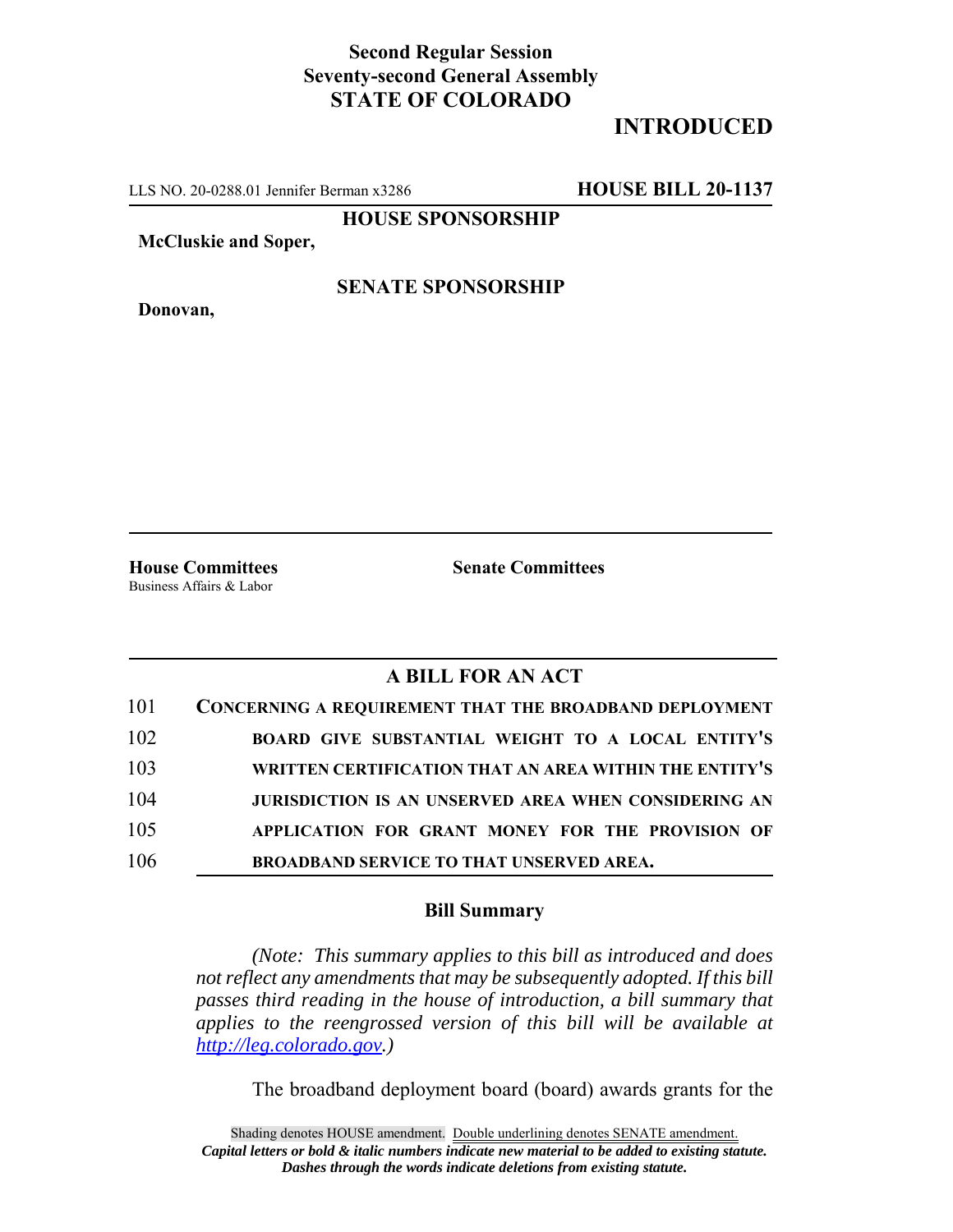provision of broadband service in unserved areas of the state, which are areas deemed to have insufficient broadband service. The bill requires that an applicant for grant money from the board submit to the board a written certification from the local entity with jurisdiction over the area that the applicant proposes to serve certifying that the area is an unserved area. The board is required, both when initially considering the application and on appeal, to give substantial weight to a local entity's written certification that an area is an unserved area and, after reviewing all of the evidence regarding an application, may reject the conclusion of the written certification only upon the vote of at least 10 of the 15 voting members of the board.

 *Be it enacted by the General Assembly of the State of Colorado:* **SECTION 1.** In Colorado Revised Statutes, 40-15-102, **amend** (17.5) as follows: **40-15-102. Definitions.** As used in this article 15, unless the context otherwise requires: (17.5) "Local entity" means elected members of a county, government, municipal, government OR CITY AND COUNTY GOVERNMENT, A school district, A METROPOLITAN DISTRICT AS DEFINED IN SECTION 32-1-103 (10), A SPECIAL DISTRICT AS DEFINED IN SECTION 32-1-103 (20), 10 or A board of cooperative educational services. in an unserved area. **SECTION 2.** In Colorado Revised Statutes, 40-15-509.5, **amend** 12 (8) introductory portion,  $(8)(a)$ , and  $(8)(b)$  as follows: **40-15-509.5. Broadband service - report - broadband deployment board - broadband administrative fund - creation - definitions - repeal.** (8) The board shall direct the commission to transfer money, in a manner consistent with this section, from the account for broadband deployment established in the HCSM to approved grant applicants. The board shall develop criteria for awarding money for new 19 projects into TO DEPLOY BROADBAND IN unserved areas, including: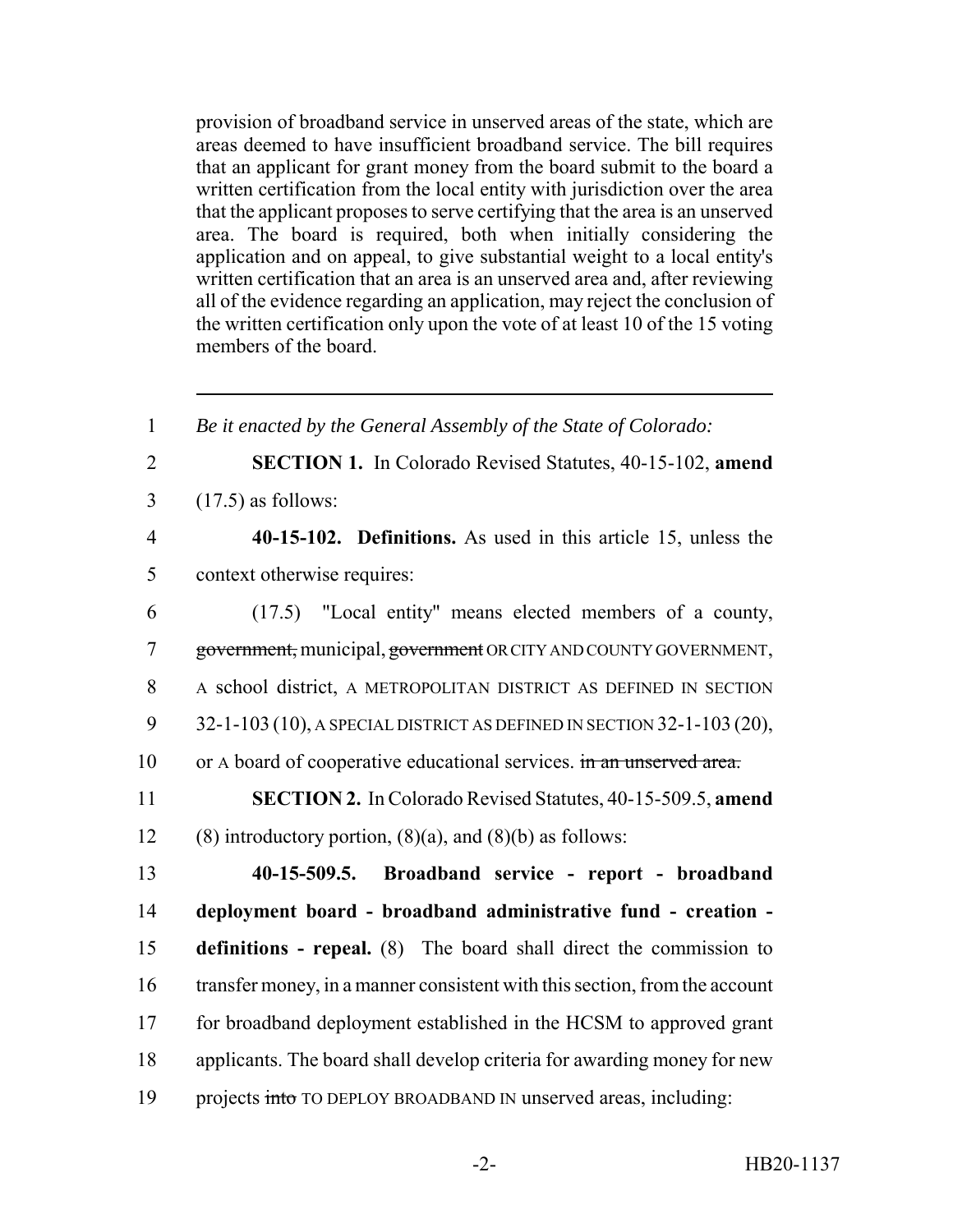(a) (I) Developing a project application process that places the burden on an eligible applicant to demonstrate that its proposed project meets the project eligibility criteria established in this subsection (8), including a requirement that the proposal concern a new project, and not a project already in progress, and a requirement to prove that the area to be served by the proposed project is an unserved area.

 (II) To prove that the area to be served is an unserved area, the applicant must submit a map, and a list of household addresses demonstrating the insufficient availability of broadband service in the 10 area, The applicant must submit the application, map, and list of 11 household addresses AND WRITTEN CERTIFICATION OF A LOCAL ENTITY AS 12 DESCRIBED IN SUBSECTION  $(8)(a)(III)$  OF THIS SECTION to the board the 13 board of county commissioners, city council, or TO ANY other local entity with authority over the area to be served and all incumbent providers or incumbent broadband providers that provide broadband internet service or broadband service in the area proposed to be served in the application.

 (III) TO DEMONSTRATE THE INSUFFICIENT AVAILABILITY OF BROADBAND SERVICE IN THE AREA THAT AN APPLICANT PROPOSES TO SERVE, THE APPLICANT MUST SUBMIT WITH THE APPLICATION WRITTEN CERTIFICATION PROVIDED BY A LOCAL ENTITY WITH JURISDICTION OVER THE AREA PROPOSED TO BE SERVED CERTIFYING THAT THE AREA IS AN UNSERVED AREA. THE LOCAL ENTITY SHALL NOT PROVIDE WRITTEN CERTIFICATION UNTIL AFTER THE LOCAL ENTITY HAS:

 (A) PROVIDED PUBLIC NOTICE AND HELD A HEARING ON THE ISSUE; AND

 (B) COLLECTED, SOLICITED, AND REVIEWED ANY QUANTITATIVE DATA THAT IT DEEMS APPROPRIATE REGARDING THE AVAILABILITY OF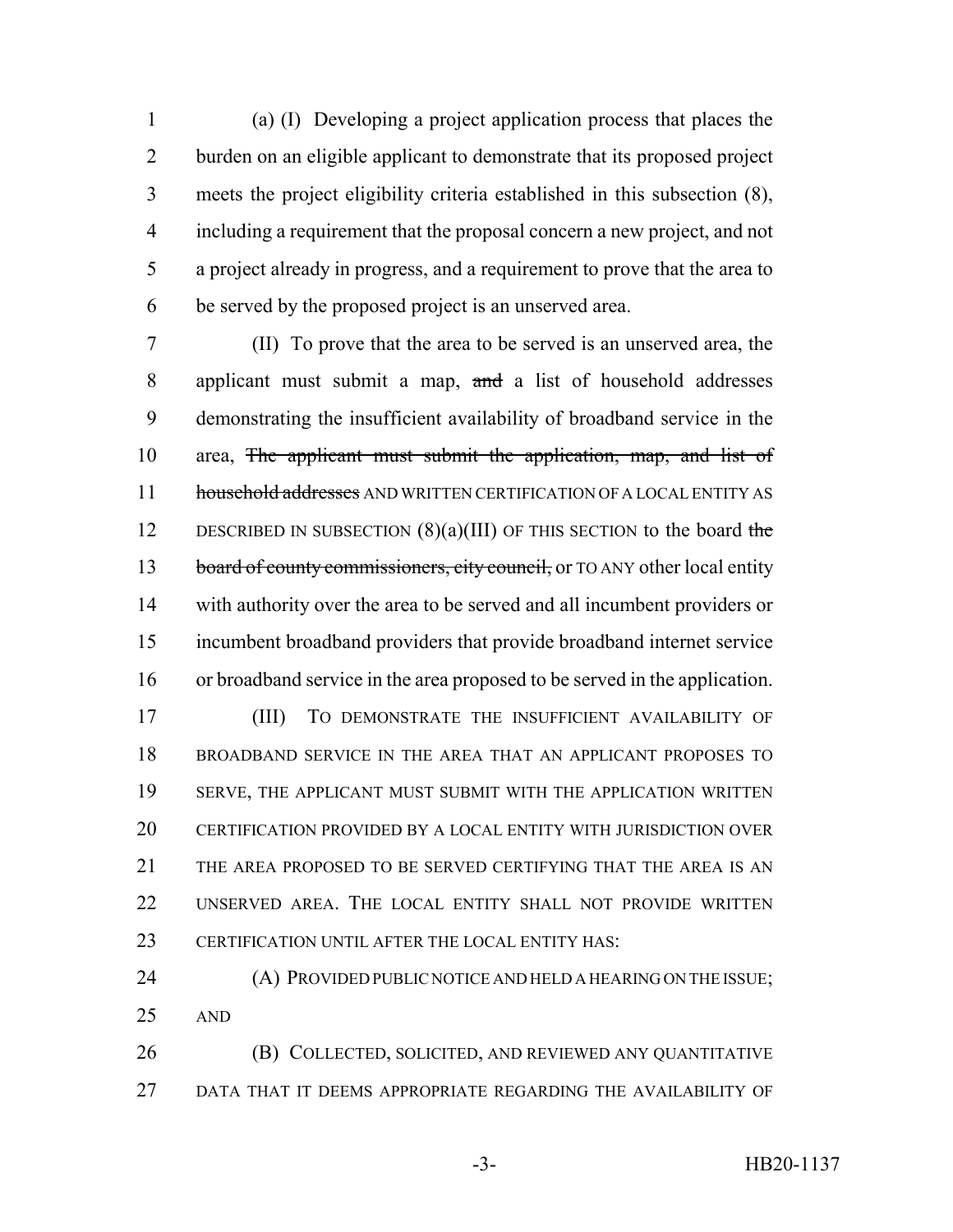BROADBAND SERVICE IN THE AREA THAT THE APPLICANT PROPOSES TO SERVE.

 (IV) The board shall establish a notice and comment period of at least sixty days within which ANY INTERESTED PARTY MAY REVIEW AND COMMENT ON THE APPLICATION AND the local entity may FURTHER review and comment on the application.

 (b) (I) Developing a methodology for determining whether a proposed project will serve unserved areas. THE BOARD'S METHODOLOGY MUST GIVE SUBSTANTIAL WEIGHT TO A LOCAL ENTITY'S WRITTEN CERTIFICATION THAT THE AREA THAT AN APPLICANT PROPOSES TO SERVE IS AN UNSERVED AREA. THE BOARD, UPON REVIEW OF ALL OF THE EVIDENCE PROVIDED BY AN APPLICANT, A LOCAL ENTITY, AN INCUMBENT PROVIDER, AND ANY OTHER INTERESTED PARTY TO THE APPLICATION, MAY REJECT THE LOCAL ENTITY'S WRITTEN CERTIFICATION THAT THE AREA IS AN UNSERVED AREA ONLY IF AT LEAST TEN OF THE FIFTEEN VOTING MEMBERS OF THE BOARD DETERMINE THAT THE AREA IS NOT AN UNSERVED AREA.

18 (II) IN AN APPEAL FILED PURSUANT TO SUBSECTIONS  $(8)(i)(III)$ 19 AND  $(8)(i)$  (IV) OF THIS SECTION OR SUBSECTION  $(8.5)(a)$  OF THIS SECTION, THE BOARD MAY GRANT THE APPEAL ON THE BASIS THAT AN APPLICATION AREA FOR ANY REASON IS NO LONGER UNSERVED IF AT LEAST TEN OF THE FIFTEEN VOTING MEMBERS OF THE BOARD SO DETERMINE.

 **SECTION 3. Act subject to petition - effective date - applicability.** (1) This act takes effect at 12:01 a.m. on the day following the expiration of the ninety-day period after final adjournment of the general assembly (August 5, 2020, if adjournment sine die is on May 6, 2020); except that, if a referendum petition is filed pursuant to section 1